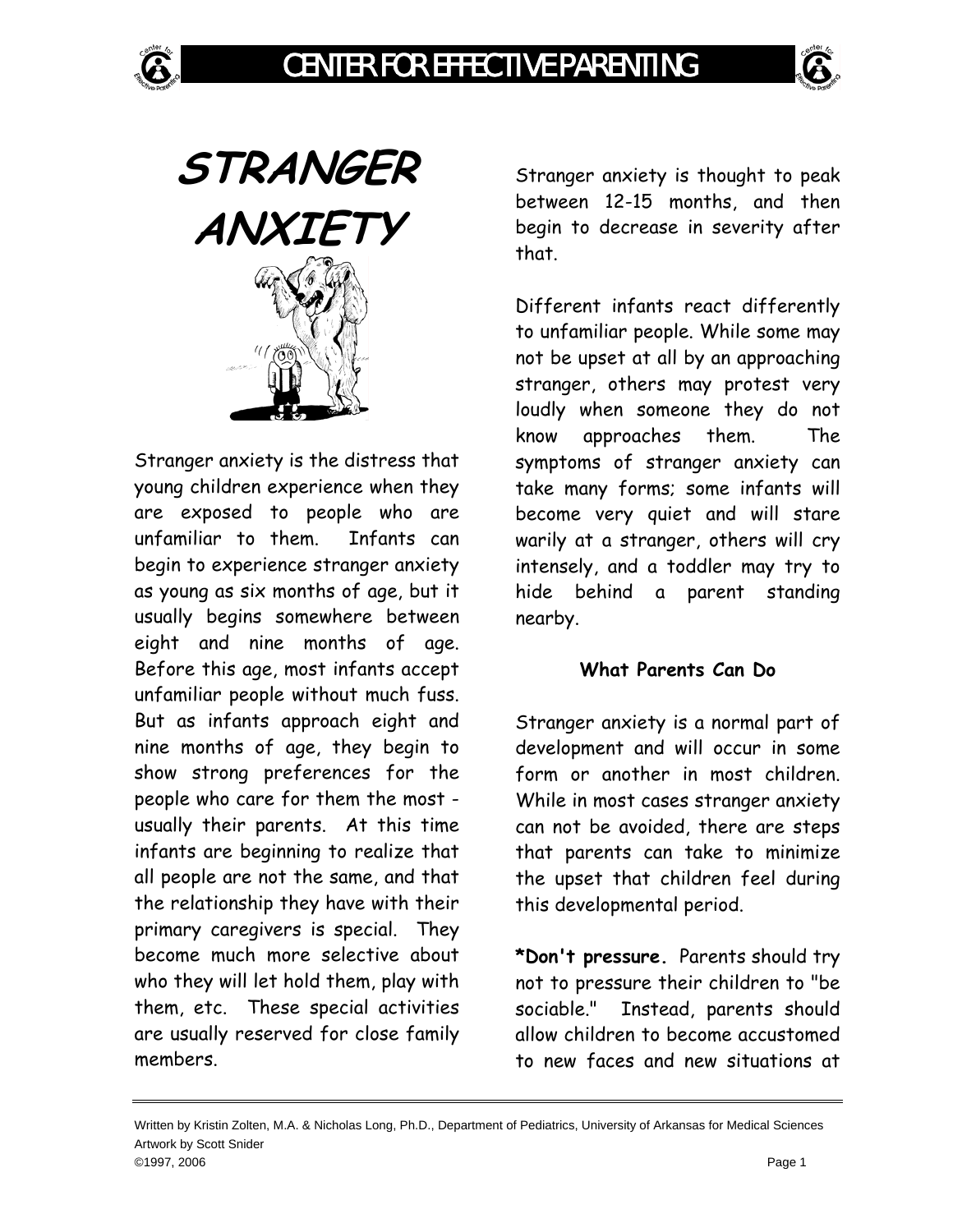their own pace. Forcing children to go to people they don't yet feel comfortable with will likely increase anxiety.

**\*Don't ignore your child's distress.** The upset that children feel when they are exposed to unfamiliar people is real. Therefore, this distress should not be shrugged off or ignored by parents. Ignoring this distress can provoke more anxiety and will probably increase clinginess and distress. Instead, parents should, without making too big a deal out of it, address the upset.

**\*Warn friends and relatives.** Parents should let people who might have their feelings hurt by their infant's rejection know that they shouldn't take it personally. Grandparents, for example, might feel bad if their beloved grandchildren won't have anything to do with them. In such instances, parents should explain that this wariness of strangers is a normal part of development and it is not the result of anything they have done or not done.

**\*Teach friends and relatives appropriate approach techniques.** Parents should make sure that friends and relatives are aware of things they can do to make

themselves seem less threatening to their children. For example, friends and relatives should be told that young children need time to warm up to unfamiliar people. Instead of rushing in and picking children up, friends and relatives should be told to give children time and space to warm up to them. They can try offering a favorite, familiar toy and waiting for the child to accept it. Friends and relatives can also be told to use soft, calm voices, not to force eye contact, and to take things very slowly.

**\*Introduce new caretakers (e.g., babysitters) gradually.** It is a good idea for parents to allow their children to get to know their caretakers before being left alone with them. Parents should invite new caretakers over to play with their children while they are still present - at first until the two get used to each other. Of course, parents should carefully screen anyone they plan to hire to care for their children. When parents introduce their children to a new childcare center, they should visit the center with their children and perhaps stay and play a few times before their children are left there. Whatever arrangements parents make for their children's care, consistency is an important element. For example,